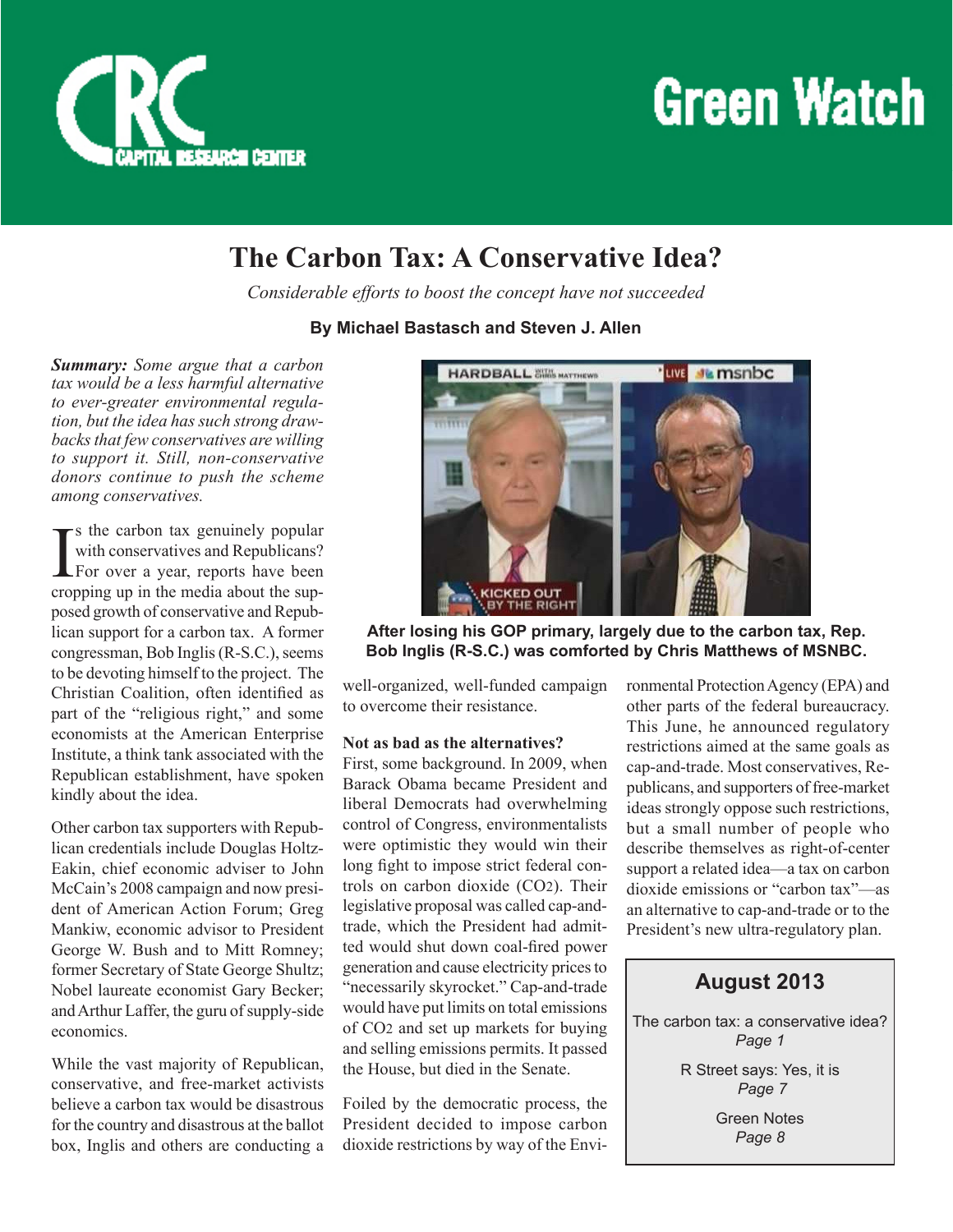Thus, to conservatives and their allies, the main selling point for a carbon tax is that it may be the least of many evils.

#### **Why target CO2?**

Why do environmentalists target carbon dioxide? CO2 is invisible, a "trace gas" that makes up roughly one 2,557th of the earth's atmosphere—the rough equivalent of five tablespoons of water in a 50-gallon tub. Humans and other animals exhale it, and plants inhale it (and, at night, exhale it). CO2 is necessary for the existence of life as we know it. It gives us soda pop, beer, and leavened bread. But along with water (H2O), methane (CH4), nitrous oxide (N2O), ozone (O3), and fluorinated gases (CFCs, HFCs, and SF6), it is classified as a GHG, a "greenhouse gas" that traps heat in earth's atmosphere.

Environmentalists target carbon dioxide emissions for government restriction because they believe it is responsible for Global Warming, "climate change," or "extreme weather"—they rename their theories based on stories in the news—and in part because many people confuse carbon dioxide with other forms of carbon such as black carbon (soot) and carbon monoxide, which is used in suicides. (Conversely, they usually leave water off their list of GHGs, even though it's actually the most abundant GHG, in part because they want the list to sound scary, and "water" doesn't sound like a dangerous chemical.)

**Editor:** Steven J. Allen **Publisher:** Terrence Scanlon **Address:** 1513 16th Street, NW Washington, DC 20036-1480 **Phone:** (202) 483-6900 **E-mail:** sallen@CapitalResearch.org **Website:** CapitalResearch.org

**Green Watch** is published by Capital Research Center, a non-partisan education and research organization classified by the IRS as a 501(c)(3) public charity. Reprints are available for \$2.50 prepaid to Capital Research Center.

#### **What is a carbon tax?**

A carbon tax would put a gradually rising fee on carbon dioxide emissions from sources such as power plants and coal mines, or on coal or gasoline or other products that emit carbon dioxide when consumed. The specifics of the tax, such as the stage at which the tax is levied, vary from one proposal to another. This would create incentives for lowering carbon dioxide emissions and would also make non-carbon-based energy sources more attractive by comparison.

What's wrong with a carbon tax? It has been sold as a more efficient, transparent way to reduce carbon dioxide emissions than adding to the existing labyrinth of environmental regulations. Proponents argue that some environmental regulations could even be repealed with a carbon tax, perhaps as part of a Grand Bargain between environmentalists and supporters of business.

Carbon tax proponents claim that increased revenues would be used to pay down the federal budget deficit. (Their analysis assumes that revenues would increase—that is, that a carbon tax wouldn't cause a reduction in revenues by suppressing economic growth.) According to Brookings Institution fellow Adele Morris, a \$16 per ton carbon tax that rises 4 percent annually would reduce the deficit by \$815 billion over 20 years.

To bring conservatives and their allies on board, proponents of the carbon tax say it would be enacted only as part of a revenue-neutral "tax swap"—that the tax hike would be offset by cuts in corporate or personal income taxes, payroll taxes, or some other taxes, and that the competitive advantage a tax would give to, say, India or China would be offset with tariffs.

#### **The conservative campaign**

Last February, at the Conservative Political Action Conference (CPAC) in Washington, the nation's premier gathering of conservatives, someone distributed cards promoting "conservatives4carbontaxes. com." The slogan on the cards: "Join the Winning Team!" The website declares, "Nobody likes taxes, but a sovereign and judicious people will levy them wisely." It highlights the view of a number of people with Republican backgrounds who support the tax, along with major corporations that have called for a "stable price" for carbon.

The site is registered to Rachael Sotos, an adjunct professor at Pace University. Her Facebook page attacks "fox wing media," links favorably to a story suggesting that fracking causes earthquakes, and notes that she "likes" Media Matters for America, the George Soros-funded group that attacks the alleged right-wing bias of the news media.

But the campaign aimed at conservatives goes far beyond cards distributed semianonymously at a conservative conference. Taking the lead in the overall effort is former Rep. Inglis. His group, the Energy and Enterprise Initiative, based at George Mason University in the suburbs of Washington, D.C., is one of the groups taking the lead in the so-called conservative push for a carbon tax.

*This is his story:* With a heavily Republican district, Bob Inglis could have stayed in Congress a long time. Instead, he took an anti-science position on the Global Warming issue, and that helped cost him his seat.

Inglis, a lawyer, was first elected to Congress in 1992, defeating Democrat Liz Patterson in the Greenville/Spartanburg, South Carolina district that borders North Carolina. In 1994 and 1996, he was re-elected with more than 70% of the vote. He gave up the seat in 1998 to run against Sen. Ernest "Fritz" Hollings (D), holding Hollings to 53%. Jim DeMint got the House seat and held it until 2004, when DeMint was elected to the Senate and Inglis took the House seat back with some 85% of the primary vote. He was re-elected in 2006 and 2008.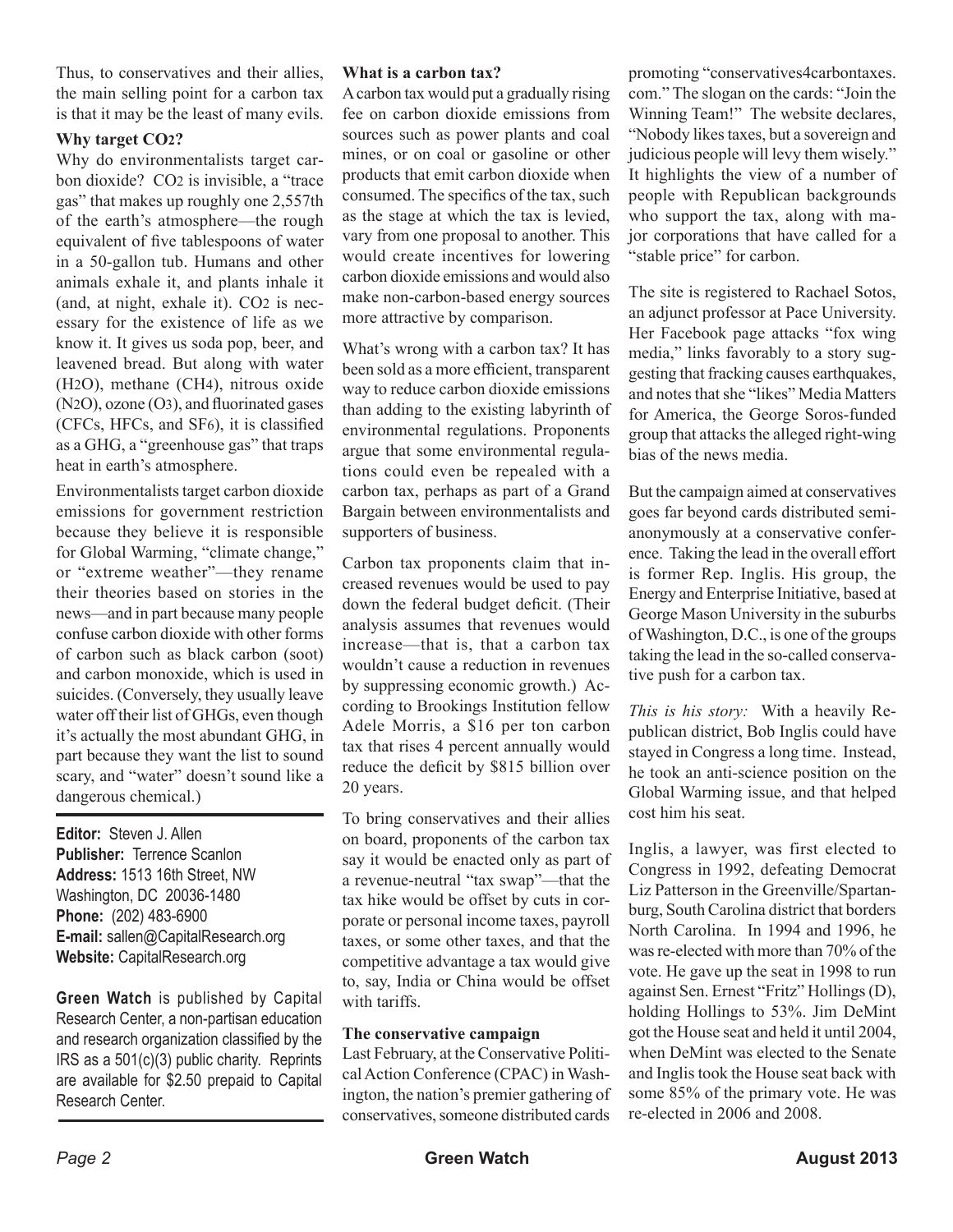Along the way, Inglis took some positions that angered his constituents, such as opposing the Iraq "surge," voting for the Big Bank Bailout of 2008, and opposing drilling offshore and in the Alaskan wasteland. Most notably, he became an advocate of the carbon tax. His proposal was for a tax of \$15 per ton, rising to \$100 per ton by 2040. Inglis called it a "tax swap," with the carbon tax offset by a corresponding cut in the payroll tax, but critics pointed out that such an offset is politically impossible.

In 2009, the Tea Party movement arose, giving working-class and smallbusiness-class Americans a strong voice in the political process, and, as a result, Inglis faced four challengers in the 2010 primary. It's rare for a Republican member of Congress to lose a primary, especially in the South, but prosecutor Trey Gowdy defeated Inglis by an astonishing 70%-29%. Inglis carried three of the 151 precincts in his home county.

Some lamented his loss. "Inglis was exceptional for his bravery in standing up for what he believes is right for climate change," said David Hunter, a former climate aide to Sen. Susan Collins (R-Maine) and director of U.S. policy at the International Emissions Trading Association, which seeks to cash in on Global Warming fears.

In a post-election interview with the leftist magazine *Mother Jones*, Inglis expressed contempt for his critics—specifically, for some former contributors who failed to back him in 2010—ridiculing them as "Glenn Beck watchers. . . . They say, 'Bob, what don't you get? Barack Obama is a socialist, communist Marxist who wants to destroy the American economy so he can take over as dictator. Health care is part of that. And he wants to open up the Mexican border and turn [the U.S.] into a Muslim nation."

In the interview, Inglis attacked, as liars, critics of Obamacare who pointed out that "death panels" are an inherent part of any such healthcare rationing scheme.

He attacked, as racists, people who blame the housing crisis in part on the Community Reinvestment Act, which forced banks to lend to people who weren't credit-worthy. He cited "biblical law" as the basis for his belief in a carbon tax. He said that "the most enduring heresy was just saying that climate change was real. That was the one that was most damaging, I'm convinced."\*

Today, Inglis presents himself as a martyr who paid a price for his principled positions on the issues. He serves as executive director of the Enterprise and Energy Initiative, which describes itself as "a campaign to unleash the power of free enterprise to deliver the fuels of the future." His group received funding from such organizations as the Rockefeller Brothers Fund and the Energy Foundation (discussed below).

Inglis' E&EI is based at George Mason University's Center for Climate Change Communication, which promotes Global Warming propaganda. (4C, as the Center is known, receives taxpayer funding by way of federal bureaucrats at NASA, the Centers for Disease Control, the National Science Foundation, and the National Park Service, as well as money from leftof-center donors like the Robert Wood Johnson Foundation and the Rockefeller Family Fund.)

Inglis serves as a member of the board of directors of the R Street Institute, which works to promote the carbon tax idea among conservatives and supporters of free markets. Other board members

\*Actually, whether "climate change" occurs is uncontroversial, given that the Sahara used to be grassland and that boulders in New York City's Central Park were deposited by retreating glaciers. Earth's climate has always been in a state of change, so "climate change" is basically another term for "climate." The debates on the issue are over the nature and cause of so-called Global Warming and over the policies that should or should not be pursued in connection with it. —SJA

include former Sen. Bob Bennett (R-Utah)—who, like Inglis, lost his seat to a Tea Party challenger—and commentator David Frum, who presents himself as a voice of reason in contrast to the "crazy" Tea Party movement. In a 2009 *Newsweek* article, Frum attacked Rush Limbaugh for being divorced and overweight.

The R Street Institute was formerly "DC Progress," a group set up to promote free-market ideas locally in the notoriously anti-business city of Washington, D.C. It took its present form when it was taken over by a splinter group, dealing largely with insurance-related issues, from the free-market-oriented Heartland Institute.

That group split away from Heartland an organization famous for its advocacy of a science-based (or "skeptical") approach to the Global Warming issue after Heartland ran a controversial ad that associated Global Warming activists with Unabomber Ted Kaczynski. (The ad, a billboard that was posted in Chicago for about a day, noted the similarity between Kaczynski's views and those of leading environmentalists. It was considered by some to be in bad taste, and the controversy over the ad gave some Heartland donors such as State Farm Insurance an excuse to cave in to environmentalist pressure to stop funding the organization.)

R Street is a member of the SmarterSafe. org coalition, formerly Americans for Smart Natural Catastrophe Policy, which says it brings together "diverse chorus of voices united in favor of environmentally responsible, fiscally sound approaches to natural catastrophe policy that promote public safety." Other members include environmental groups like American Rivers, the National Wildlife Federation, the Sierra Club, the Environmental Defense Fund, the Nature Conservancy, and Defenders of Wildlife.

In June, Inglis teamed with Andrew Moylan from the R Street Institute to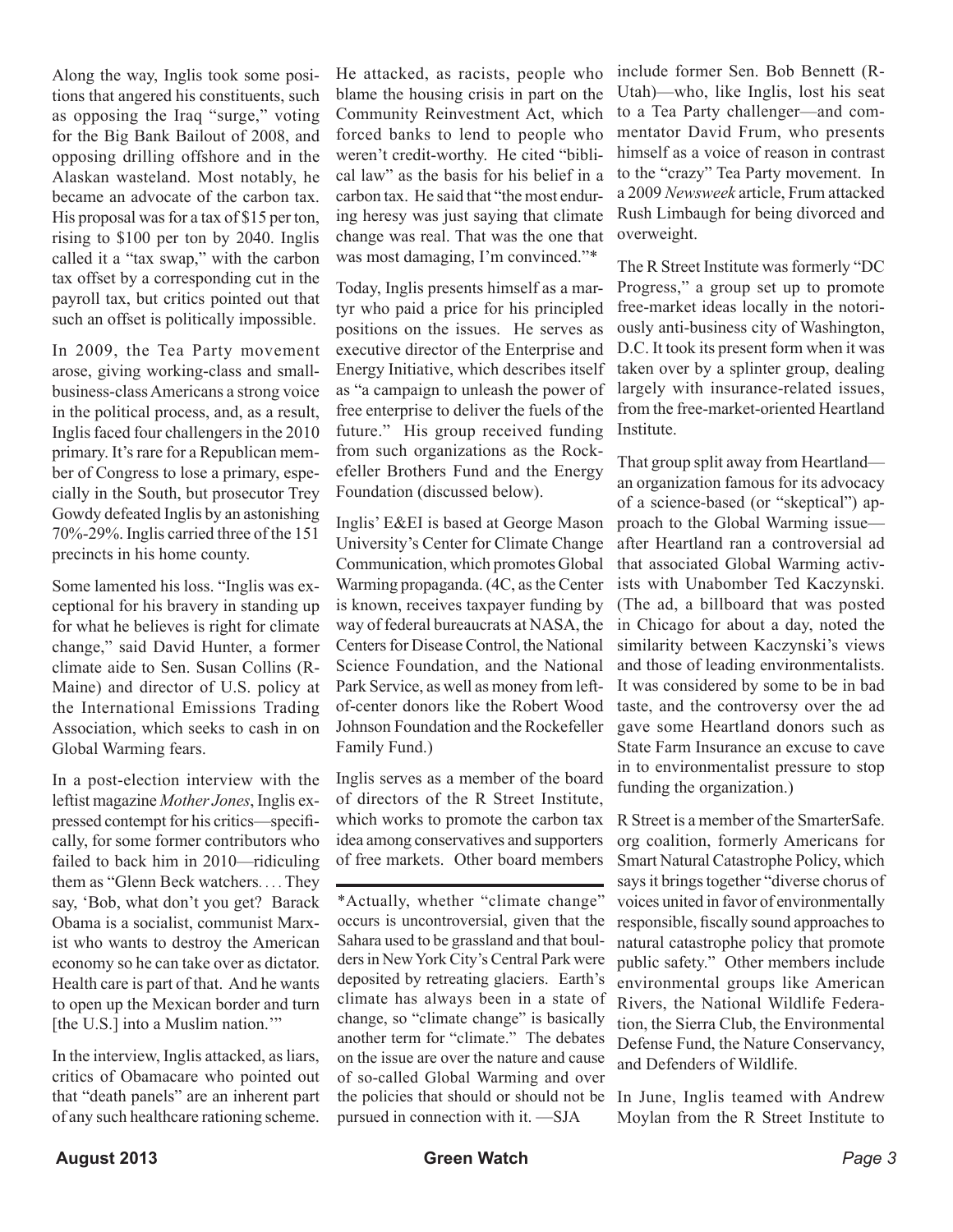debate James Taylor of Heartland and David Kreutzer of the Heritage Foundation on the question of whether conservatives should support a carbon tax. [Moylan explains his support for the idea in an article on page 7.] At the debate,

buttons were distributed that teased carbon taxers. The buttons read "70/29"—the margin by which Inglis lost his Congressional seat.



Said Marlo Lewis of the Competitive Enterprise Institute: "The political choice facing the American people is in no small part that between a Republican Party that is anti-tax and pro-energy and a Democratic Party that is anti-energy and pro-tax. This clear product differentiation is an asset for the GOP. Republicans are truly the Dumb Party if they squander their energy advantage instead of pressing it to the hilt. Conservative advocacy of a carbon tax can only blur the battle lines, divide GOP leaders, and demoralize the movement's activist base.

"Inglis himself blames his defeat principally on his advocacy of a carbon tax," Lewis noted. "Inglis is an ideal spokesman for the proposition that a carbon tax is a conservative idea whose time has come. The messenger is a living refutation of the message."

#### **Other conservative voices**

Some scholars at the American Enterprise Institute, one of the nation's most prominent conservative think tanks, have been instrumental in leading the intellectual push in support behind a carbon tax. In May 2011, the Institute held an event discussing the feasibility and the pros and cons of a carbon tax. AEI's own Kenneth Green and the Heritage Foundation's David Kreutzer were featured on the panel and gave strong arguments against a carbon tax. Green, who once looked favorably on the carbon tax idea, has written, "I no longer believe that such a tax (or, for that matter, other ecotaxes) can be implemented in the sort of ideal, economically beneficent way that

people favoring either individual liberty, free-markets, or limited government might sanction." Another AEI scholar, Mark Perry, has written: "The cost in dollars, as well as in lost jobs, from a carbon-tax would be staggering. And the cost would ultimately fall on American consumers—without necessarily generating any environmental benefits if China, India, and other countries with fast-growing economies continue to pollute."

Green and Perry oppose the tax, but others at AEI appear to support it. In July 2012, it was reported that Kevin Hassett was holding closed-door meetings with left-wing groups to develop a public relations and legislative strategy on how to push the carbon tax during a lame-duck session of Congress.

The closed-door meetings included Tyson Slocum, director of the energy program for Public Citizen, a group founded by supporters of Ralph Nader; Kevin Curtis, program director of Al Gore's Climate Reality Project and a member of the board of directors of the Climate Action Network; and Alden Meyer of the leftist Union of Concerned Scientists.

In November 2012, AEI held another carbon tax event co-hosted by the liberal Brookings Institution, the International Monetary Fund, and Resources for the Future. At the event, AEI's Aparna Mathur "explained the economic reasoning behind a theoretical tax on carbon to correct for externalities of pollution," according to AEI's website. (Mathur has stated that the event—"an academic meeting"—should not be taken as evidence that AEI supports a carbon tax, and in fact, the Institute itself never endorses specific policies and has a history of permitting its scholars to disagree publicly on controversial policies.)

Critics claim, and AEI spokesmen deny, that pro-carbon tax activities at AEI are connected to the financial support it receives from Exxon-Mobil. The oil and gas giant once funded pro-science

skeptics of Global Warming theory, but largely abandoned that approach in 2006 and now favors a carbon tax. Among the possible reasons for ExxonMobil's shift:

►Its heavy investment in natural gas from fracking, which would gain a competitive advantage over carbon-heavy resources like coal,

►The prospect that revenue from a carbon tax would be used to reduce corporate income taxes, which hit ExxonMobil especially hard,

►The desire for predictability, for settling the issue once and for all, along with the belief that passing a carbon tax would put the brakes on regulations that would be more onerous than a simple tax, and,

►The desire to deflect the opposition of environmentalist organizations and likeminded governments, an approach that critics liken to "feeding the crocodile so he'll eat you last."

#### **Christians and young people**

The argument for a carbon tax has fallen on deaf ears among most conservatives. So carbon tax advocates have decided to mold the minds of younger generations, targeting college-age conservatives. "I've spent a lot of time on college campuses at College Republicans, Federalist Societies at law schools, energy clubs at business schools, and they all get it," Inglis told the Daily Caller News Foundation.

Another pro-carbon tax group is Young Conservatives for Energy Reform. founded by Michele Combs, director of communications at the Christian Coalition, and Ben Smith, former co-chairman of the Young Republican National Federation and now a student at Northwestern University. According to the *National Journal*, "Combs and Smith said they'll press the case by presenting alternative energy, climate change, and clean air as nonpartisan issues affecting families and national security. . . . The group intends to replicate the organizational model of the Young Republicans, creating city, regional, and state chairmen."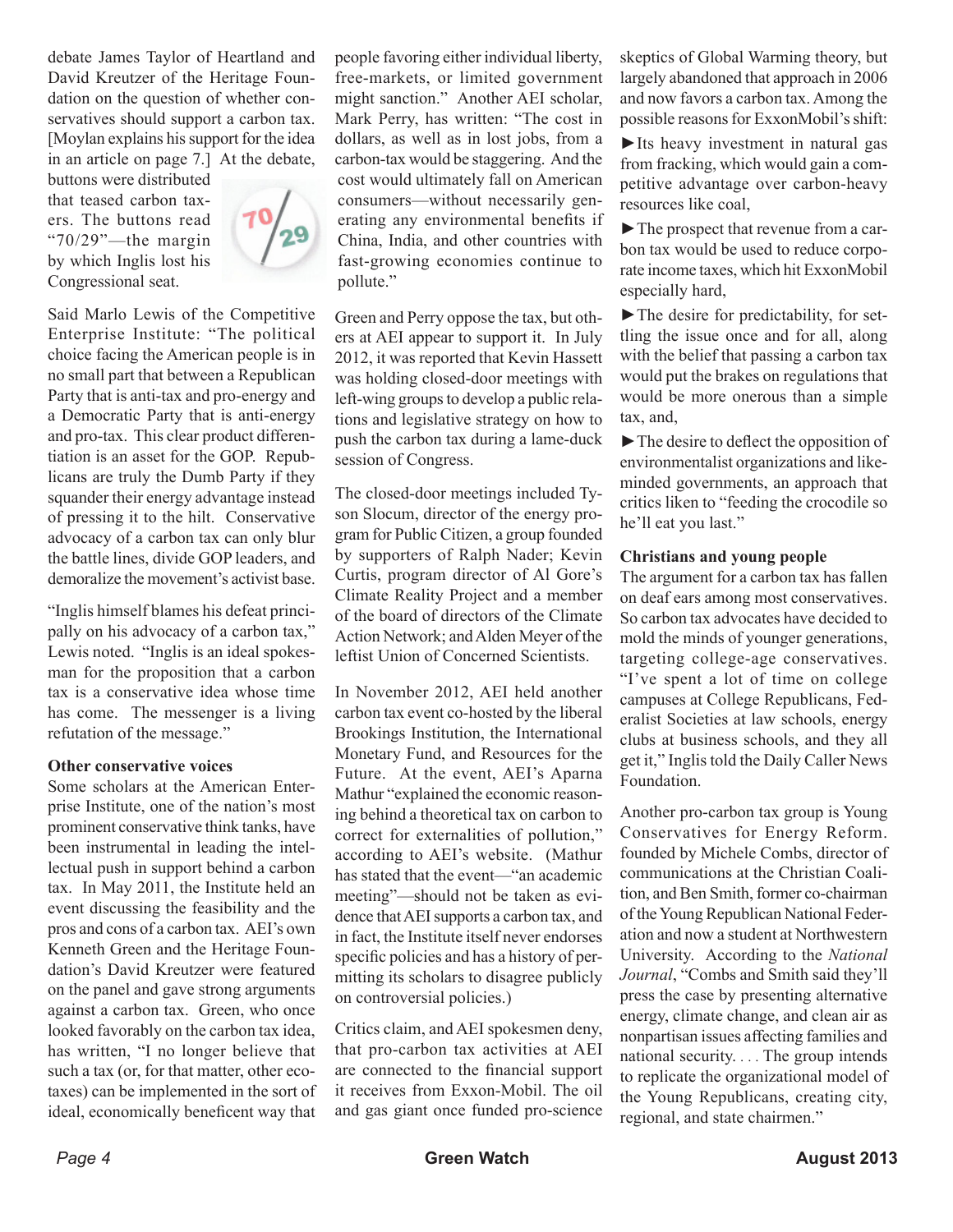Combs is the daughter of Roberta Combs, president of the Christian Coalition, which has been pushing "green" policies for some time now. The *National Journal* reported that Roberta Combs led a Christian Coalition lobbying effort in 2010 to encourage GOP lawmakers to act on climate change. Michele Combs said she started to push "clean energy" issues when she was pregnant and was told she couldn't eat fish because they might contain mercury from coal-fired power plant emissions.

Michele Combs also has a history of supporting policies promoting so-called "renewable" energy and Global Warming theory. In January 2007, she and her mother attended the Transpartisan Women's Retreat put on by Reuniting America, a group that claims to seek common ground among people of varying ideologies. Others in attendance included Charlotte Pera, VP of the Energy Foundation; Tipper Gore, now-estranged wife of Al Gore; Chellie Pingree, president of Common Cause; Sierra Club president Lisa Renstrom; and Joan Blades, co-founder of MoveOn.org. In an interview, Michele Combs said that she personally met with Al and Tipper Gore, liked them both, and later attended Al Gore's "climate change" training.

The Christian Coalition, a supposedly conservative group, has been accepting funds from left-wing environmentalists for years. In 2009, the Rockefeller Foundation gave the coalition \$80,000 to "advance US climate change mitigation and adaptation" policies. In 2010, the Foundation donated an additional \$20,000 to achieve the same goals.

The coalition has received at least \$750,000 since 2009 from the Energy Foundation (EF), a pass-through entity that was founded in 1991 by three of America's largest left-wing environmentalist donors: the Pew Charitable Trusts and the MacArthur and Rockefeller foundations (see the profile in our sister publication *Foundation Watch*, Jan. 2006). The EF grants are said to be for

educating conservatives and the Christian community about renewable energy issues and climate change.

One EF grant to the Coalition for \$100,000 was to "identify and educate supporters of renewable energy within the conservative community." \$50,000 went to support "faith outreach" on clean cars standards, \$300,000 to support the Coalition's "America's Energy Future" campaign, \$50,000 to educate "Christian Coalition state chapters and churches on energy and climate issues." A \$125,000 grant to the National Wildlife Federation was to support the Christian Coalition partnership, set up to engage conservative leaders on energy issues.

The Energy Foundation's board of directors includes members associated with such organizations as Resources for the Future, the Nature Conservancy, and the JEHT [Justice, Equality, Human dignity, Tolerance] Foundation. One board member is former Gov. Bill Ritter (D-Colo.), who is currently director of the Center for the New Energy Economy. In 2006, Ritter became the first governor elected by a billionaire-funded coalition of interest groups credited with turning Colorado's political orientation from conservative/Republican to left-wing/ Democrat. (See *The Blueprint: How the Democrats Won Colorado (and Why Republicans Everywhere Should Care)* by Rob Witwer and Adam Schrager.)

In turn, EF's grantees include a Who's Who of left-wing nonprofits, including the Center for American Progress, the Earth Island Institute, Earthjustice (formerly the Sierra Club Legal Defense Fund), the Environmental Defense Fund, Friends of the Earth, the Natural Resources Defense Council, the Sierra Club Foundation, Greenpeace, Rock the Vote, the Rockefeller Family Fund, the Union of Concerned Scientists, and the Apollo Alliance (whose leaders have included Jesse Jackson Jr., Carl Pope of the Sierra Club, former "green jobs" czar Van Jones, and Leo Gerard, international president of the United Steelworkers).

#### **Prospects**

Despite the best efforts of carbon tax proponents, no elected Republican has come out in favor of it. In fact, Congressional Republicans have been vehemently opposed to the idea, and it is doubtful that many coal-state and energy-state Democrats would support such a tax either. "It is not going to come from the Republicans," said Michigan Republican Rep. Fred Upton, who chairs the House Energy and Commerce Committee. "We are going to do our very best to make sure that this is not a mole that pops up again."

But some observers believe a Grand Bargain, a massive backroom deal that includes the carbon tax, is a possibility.

"There is little chance that this Congress (or even a future Congress in which Democrats control both chambers) will enact a carbon tax on straight up-ordown votes on the House and Senate floors," Myron Ebell of the Competitive Enterprise Institute told the Daily Caller News Foundation. "The danger is that it could be included in a big budget or tax reform deal. Such deals are negotiated in secret. A carbon tax could be included as part of the package and never have an up-or-down floor vote. Members could then explain that of course they were against the carbon tax provision, but didn't have a chance to vote on it and had to accept it as part of the deal. I think the fact that it is the only thing on the table that would raise a lot of revenue means that it will be a threat for the foreseeable future."

Furthermore, the Finance Committee chairman, Sen. Max Baucus (D-Mont.), has been reported saying that support for a carbon tax has been "creeping up" on the Hill and that "everything is on the table." There are "more members of the Senate now who openly talk about that than I have experienced. It is creeping up a little bit. Is that going to rise to the level of where it is a very strong, serious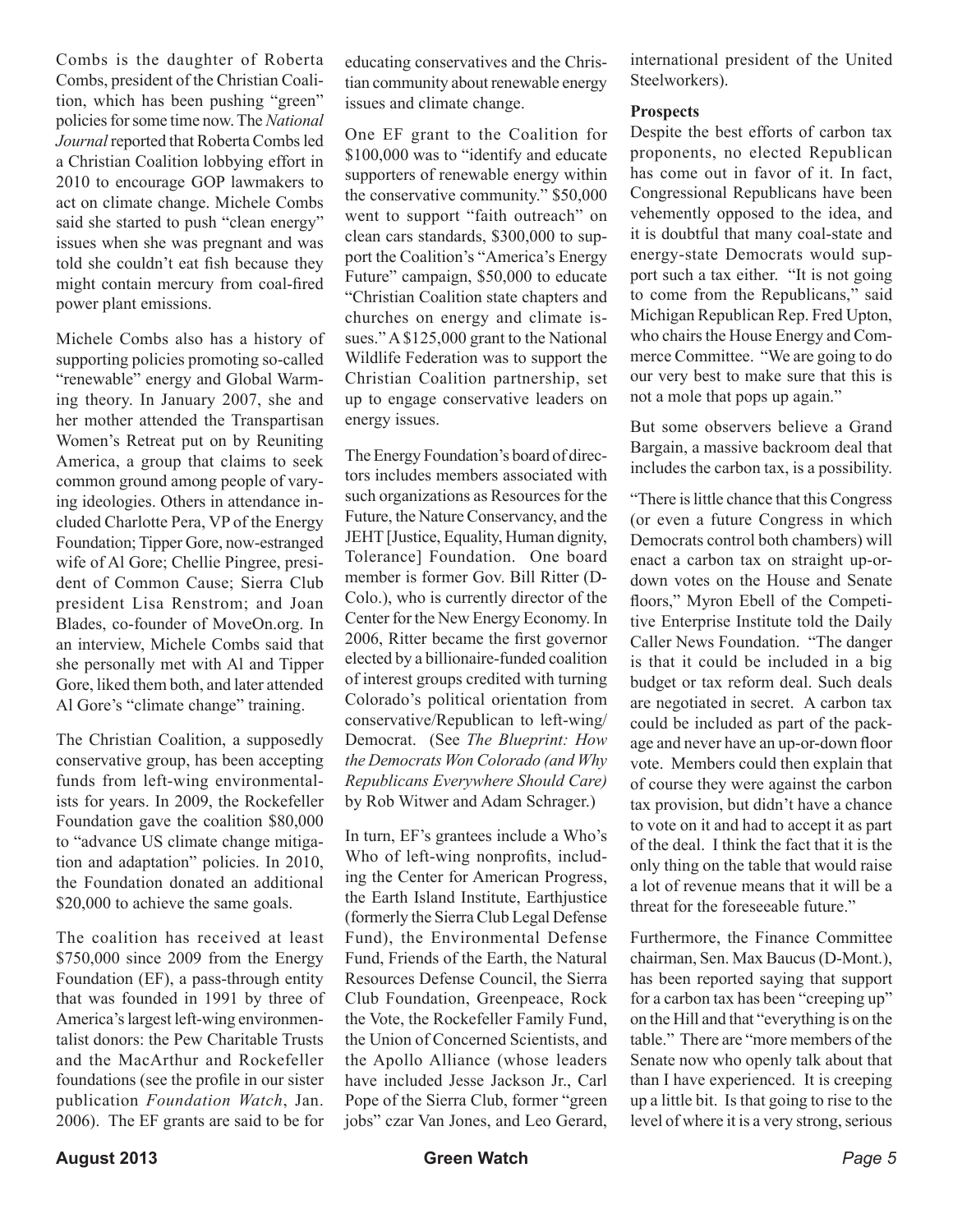provision? I don't know. But I am not going to pre-judge it," Baucus has said.

#### **A good idea?**

Economist Bob Murphy notes that a carbon tax would be a "cure worse than the disease": "In recent years, more and more self-described conservatives, who generally embrace the free market and are suspicious of taxation and government regulation of business, have come out in favor of a carbon tax. . . . Conservative proponents of the free market, of all analysts, should be wary indeed of any plan to introduce a new carbon tax in the name of promoting economic growth.

 "The dismal record of the U.S. government in implementing efficient climate change policies is hardly evidence in favor of a massive new carbon tax (or cap-and-trade program). . . . [S]uch a new program will be abused in the political process, and will not be tailored to the recommendations of climate scientists and environmental economists."

Despite some claims that a carbon tax could be used for deficit reduction, it's actually a self-depleting revenue source. It aims to reduce the use of carbonintensive fuels. As the tax increases, so does the incentive to switch to "green" energy sources, which would deplete the tax's funding base. The better it works, the less revenue comes in. And not only would consumers be hit with paying more for nearly every good they consume, they would also be forced to pay more for costly "green" energy from sources like wind and solar.

Murphy is not the only economist who is skeptical of a carbon tax. A study by the National Association of Manufacturers also took a critical look at the carbon tax and decided it would be a terrible idea. "A carbon tax can be expected to create an offsetting drag on the economy because it will make several major sources of energy more costly to use," said Dr. Anne Smith of NERA Economic Consulting, which authored the NAM study.

The NAM study looked at two different scenarios:

1.A carbon tax starting at \$10 per ton that rises at 4 percent per year, similar to a proposal by the Brookings Institution.

2.The same scenario for ten years, but then the tax is cranked up by "as much as necessary" to achieve 80 percent emissions reduction by 2053.

Under the first scenario, emissions reduction is only 30% (far less than the 80% pushed by many politicians), and the economy is reduced by \$97 billion in 2023. The second scenario reaches the goal of 80% reduction, but reduces economic growth by \$1.4 trillion by 2053. Talk about trade-offs!

#### **Conclusion**

Despite efforts by liberal lawmakers on the Hill and some "conservatives," grassroots support for a carbon tax has failed to sprout up among conservatives. In fact, many conservative groups are fighting such a tax. Twenty conservative groups have signed a petition by the American Energy Alliance against a carbon tax and have rallied behind a House resolution that expresses opposition to taxing carbon emissions. The Alliance declares that "A carbon tax would increase energy prices by design, exacerbating pain at the pump and raising the price of electricity and home heating fuels." In addition, "The poorest Americans would be hit the hardest because they spend the largest share of their income on energy. People on fixed incomes would take a terrible financial hit as they would be forced to pay more for energy."

Even the most ardent conservative/ Republican proponents of a carbon tax insist on prerequisites for their support. The Heartland Institute's James Taylor wrote in *Forbes*: "Those prerequisites include (1) a carbon tax must be revenue neutral, with all collected revenues offset by reductions in payroll taxes and capital gains taxes (and NOT offset by liberal 'targeted' tax cuts), (2) government must scrap all existing and planned regulations and restrictions on carbon dioxide emissions, (3) government must eliminate subsidies for low-carbon and carbon-free energy sources and (4) government must impose similar tax penalties on other energy sources, such as appropriate tax penalties on wind turbines for bird kills and land conservation shortcomings, and solar thermal power for water depletion."

These preconditions for accepting a carbon tax are rarely mentioned in reports about conservative support for taxing carbon emissions. A possible reason for the omission: a revenue neutral bill that would scrap environmental regulations and "green"/"crony capitalism" subsidy programs is a pipe dream. As the Heritage Foundation's David Kreutzer said in *E&E News*, it's a "fantasy" that Democrats would grant so many concessions in order to pass a carbon tax. "We know we're not going to get a deal like this on a carbon tax," he said.

Meanwhile, scientists are beginning to debate the nature and extent of the problem the carbon tax is supposed to help solve. Soon it may be possible to base climate policies on actual science rather than the politicized pseudo-science put out by the Warmers. Roger Pielke Sr., senior research scientist at CIRES at the University of Colorado/ Boulder, told the Daily Caller News Foundation, "The divergence of the real world observations from the [Warmers'] multi-decadal climate predictions, both in terms of forecasting the magnitude of global warming and of changes in regional climate, is finally initiating a much overdue scientific debate on the level of our knowledge of the climate system."

*Michael Bastasch is a reporter for the Daily Caller News Foundation. Dr. Steven J. Allen (JD, PhD) is editor of* Green Watch*. CRC Haller interns Paul McGuire and Thomas Garvey contributed to this report.*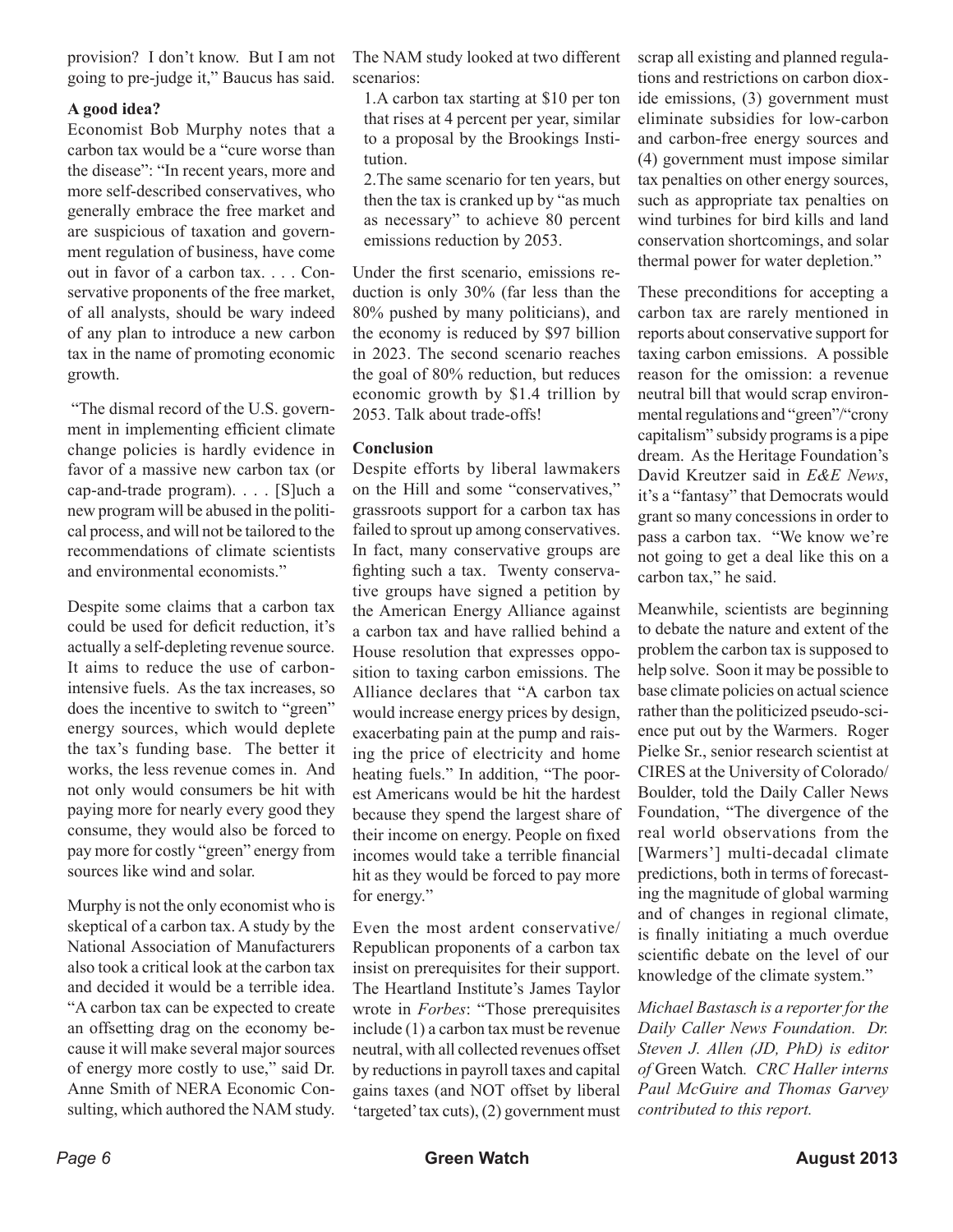## *Counterpoint:* **There is such a thing as a conservative carbon tax By Andrew Moylan**

The phrase "carbon tax" strikes fear into the heart of many conservatives. After all, most proposals to create one involve layering energy taxation on top of the overly burdensome tax and regulatory regime we already have today. But one need not accept the most extreme forms of climate alarmism or capitulate to growing government to see the potential benefits of taxing carbon. There is, in fact, such a thing as a conservative carbon tax, and President Obama is helping illustrate why conservatives need to consider one more seriously.

On June 25, in a major speech at Georgetown University, the President outlined an expensive and complex scheme to regulate greenhouse gas emissions from existing power plants. This policy is likely to cause serious disruptions to electricity generation and to the economy as a whole. Earlier executive action had already applied stricter standards for building new electricity generation facilities, effectively making it impossible to build coal-fired power plants due to their high concentrations of carbon dioxide emissions. But applying the heavy hand of the Environmental Protection Agency to existing facilities was always poised to be the game changer.

Unfortunately, it's a game from which conservatives have been completely absent. Regardless of one's views on climate change, the simple reality is that there will be federal policy to address carbon dioxide emissions. The Supreme Court's decision in *Massachusetts v. EPA* found the agency has authority to regulate greenhouse gases if it determines they endanger public health. The EPA's "endangerment finding" asserted their legal authority to do so soon after, and subsequent efforts to reverse that plan through either

litigation or congressional action have all failed.

The question now isn't whether or not we'll have emissions reductions policies. Unless there's a miraculous Republican revolution delivering 60 Senate votes and a Republican President in 2016, such efforts are here to stay. The question instead is whether we'll achieve those emissions reductions through onerous regulation, with no attention paid to cost, or through a market-based system with clear price signals attached to all fuels.

A conservative carbon tax has three key components: revenue neutrality, elimination of existing taxes, and regulatory reform. When combined, such policies would yield a smaller, less-powerful government, a tax code more conducive to investment and growth, and the emissions reductions that policy says we must achieve.

The first, and arguably most important, component of a conservative carbon tax is absolute, bona fide revenue neutrality. The federal government is already too large and expensive. As conservatives, we routinely oppose efforts by the Left to raise revenue in order to shore up lavish spending and broken entitlement programs. We should not regard a carbon tax any differently. It should not raise new net revenues. Instead, every single dollar raised should be devoted to tax reductions elsewhere in the code.

Ideally, those tax reductions should target outright elimination of some of the most damaging and anti-growth taxes on the books. For example, an MIT analysis estimated that a \$20 per ton tax on carbon dioxide emissions could generate roughly \$1.5 trillion in revenue over ten years. That's enough to allow for the complete elimination

of several levies that conservatives rightly regard as structurally deficient or duplicative: capital gains and dividends taxes, the death tax, and tariffs.

Finally, a conservative carbon tax plan should include wholesale reform of regulations intended to reduce greenhouse gas emissions. Because of the costs and complexity it would impose, a carbon taxation regime should not be layered on top of existing carbon regulations. Rather than using commandand-control regulation to dictate power plant emissions—or, for that matter, set Corporate Average Fuel Economy standards for automobiles—we would achieve reductions through a tax levied on every ton of carbon dioxide emitted. Restructuring in this manner would remove uncertainty for energy producers and eliminate a source of highly regressive (and completely opaque) costs to energy consumers.

Reducing carbon emissions doesn't need to entail bigger government and a damaged economy. A conservative carbon tax could achieve the same goal the President seeks to address without expanding government or contracting economic opportunity. A price signal operating in an open and free market would encourage a transition to less carbon-intensive energy sources, while a clean tax-swap and streamlined regulatory regime would ensure government doesn't grow larger and more powerful.

Conservatives should seize the opportunity to once again emphasize the superiority of free markets over central planning. A revenue-neutral carbon tax with regulatory reform could do exactly that.

*Andrew Moylan is senior fellow and outreach director for the R Street Institute in Washington, D.C.*